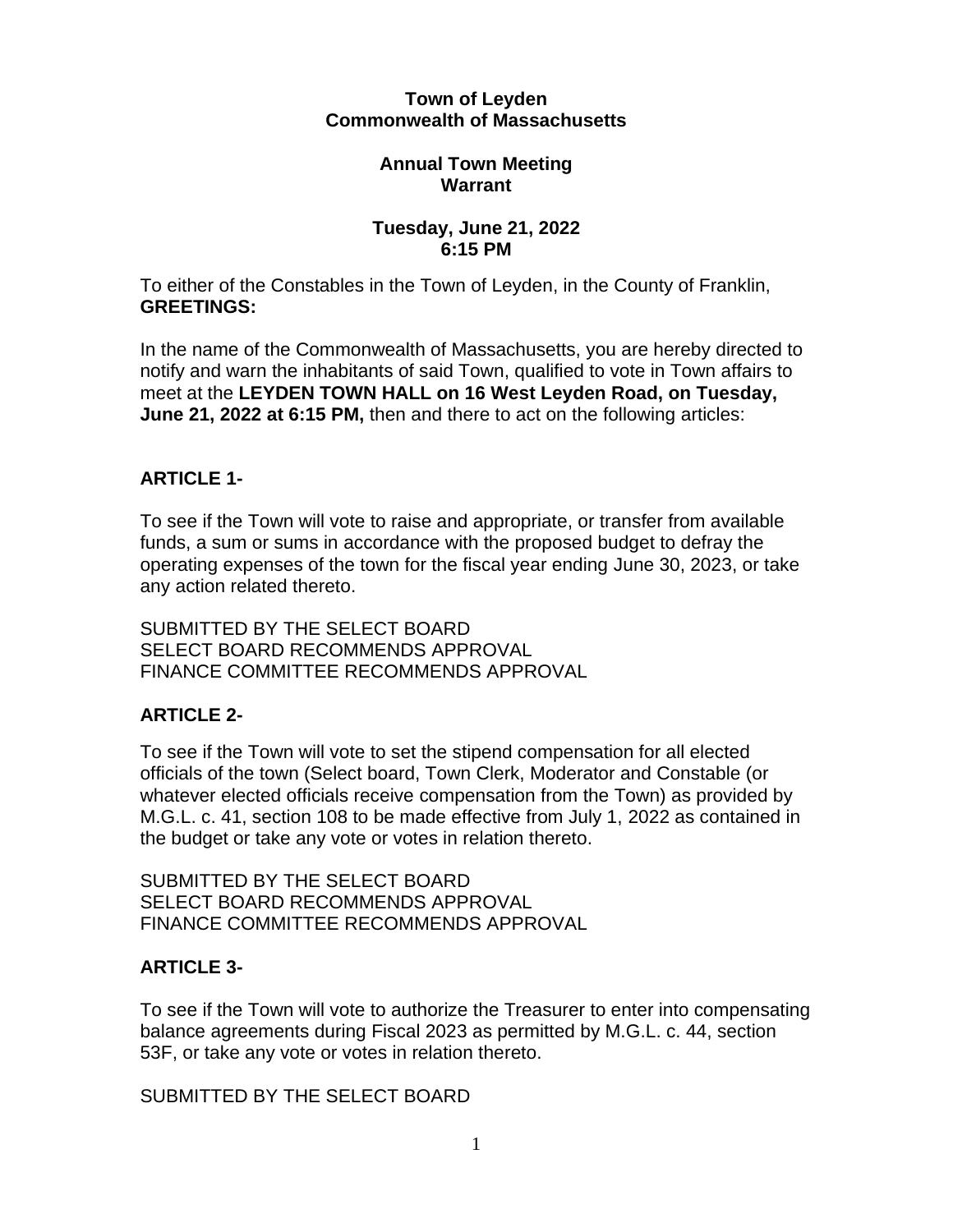### SELECT BOARD RECOMMENDS APPROVAL FINANCE COMMITTEE RECOMMENDS APPROVAL

### **ARTICLE 4-**

To see if the Town will vote to authorize all town Departments, boards, and committees to apply for any new state or federal grants and authorize the Select board to accept such grants. Any grant requiring matching funds will be subject to a Town Meeting appropriation.

SUBMITTED BY THE SELECT BOARD SELECT BOARD RECOMMENDS APPROVAL FINANCE COMMITTEE RECOMMENDS APPROVAL

### **ARTICLE 5-**

To see if the Town will vote to accept the Library Incentive Grant, Municipal Equalization Grant, and the Non-Resident Circulation Grant (state aid award) and to transfer those sums to the Robertson Memorial Library budget or take any vote or votes in relation thereto.

SUBMITTED BY THE SELECT BOARD SELECT BOARD RECOMMENDS APPROVAL FINANCE COMMITTEE RECOMMENDS APPROVAL

### **ARTICLE 6-**

To see if the Town will vote to accept any sum of money that may be granted by the Quintus Allen Trust Fund, and to appropriate such funds for equipment, activities and supplies for the benefit of Leyden children, or take any vote or votes in relation thereto.

> Quintus Allen was an original trustee of the Greenfield Savings Bank. Upon his death in 1884, he established a trust fund to be used for education-related expenses in Colrain, Gill, Leyden, and Shelburne. The interest earned by the Trust is distributed to those towns each year.

SUBMITTED BY THE SELECT BOARD SELECT BOARD RECOMMENDS APPROVAL FINANCE COMMITTEE RECOMMEND APPROVAL

# **ARTICLE 7-**

To see if the Town will vote to accept and expend any sum of money that may be available under the provisions of Chapter 90 of the Massachusetts General Laws and authorize the Select board to enter into a contract with the Massachusetts Highway Department, and to authorize the Treasurer with the approval of the Select board, to borrow in anticipation of 100% reimbursement of said amount or take any vote or votes in relation thereto.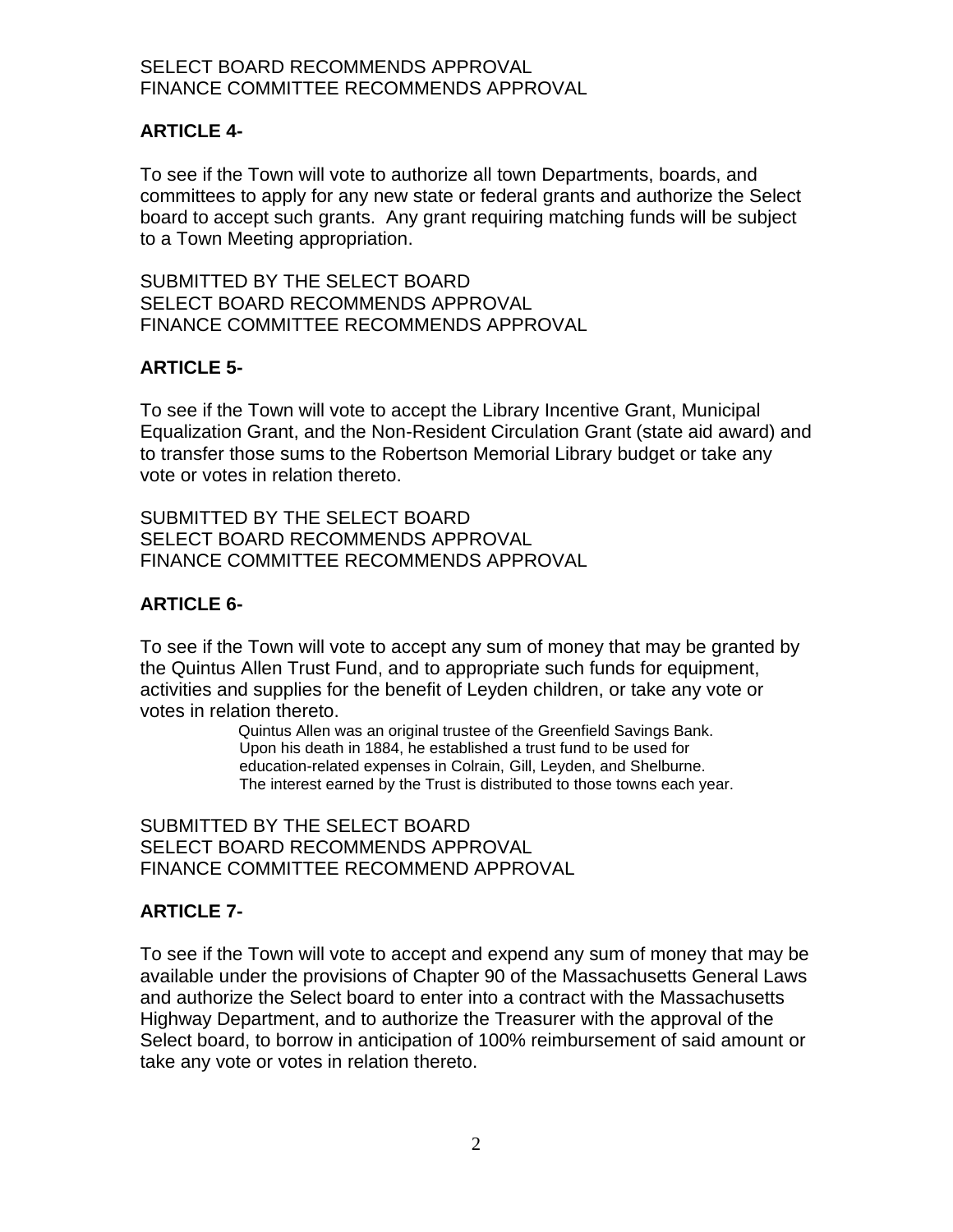### SUBMITTED BY THE SELECT BOARD SELECT BOARD RECOMMENDS APPROVAL FINANCE COMMITTEE RECOMMENDS APPROVAL

### **ARTICLE 8-**

To see if the Town will vote to raise and appropriate, or transfer from available funds, the sum of \$2,000 to the Assessors Reevaluation account, or take any vote or votes in relation thereto.

SUBMITTED BY SELECT BOARD SELECT BOARD RECOMMENDS APPROVAL FINANCE COMMITTEE RECOMMENDS APPROVAL

### **ARTICLE 9-**

To see if the Town will vote to raise and appropriate, or transfer from available funds, the sum of \$2,000 to the Audit Fund, to be administered by the Select board for town audits or take any vote or votes in relation thereto.

SUBMITTED BY THE SELECT BOARD SELECT BOARD RECOMMENDS APPROVAL FINANCE COMMITTEE RECOMMENDS APPROVAL

### **ARTICLE 10-**

To see if the Town will vote to raise and appropriate, or transfer from available funds, the sum of \$1,500 to the Land Acquisition account or take any vote or votes in relation thereto.

SUBMITTED BY THE SELECT BOARD SELECT BOARD RECOMMENDS APPROVAL FINANCE COMMITTEE RECOMMENDS APPROVAL

### **ARTICLE 11-**

To see if the Town will vote to raise and appropriate, or transfer from available funds, the sum of \$3,000 to pay for the annual fee for the Pioneer Valley Mosquito Control District or take any vote or votes in relation thereto.

SUBMITTED BY THE SELECT BOARD SELECT BOARD RECOMMENDS APPROVAL FINANCE COMMITTEE RECOMMENDS APPROVAL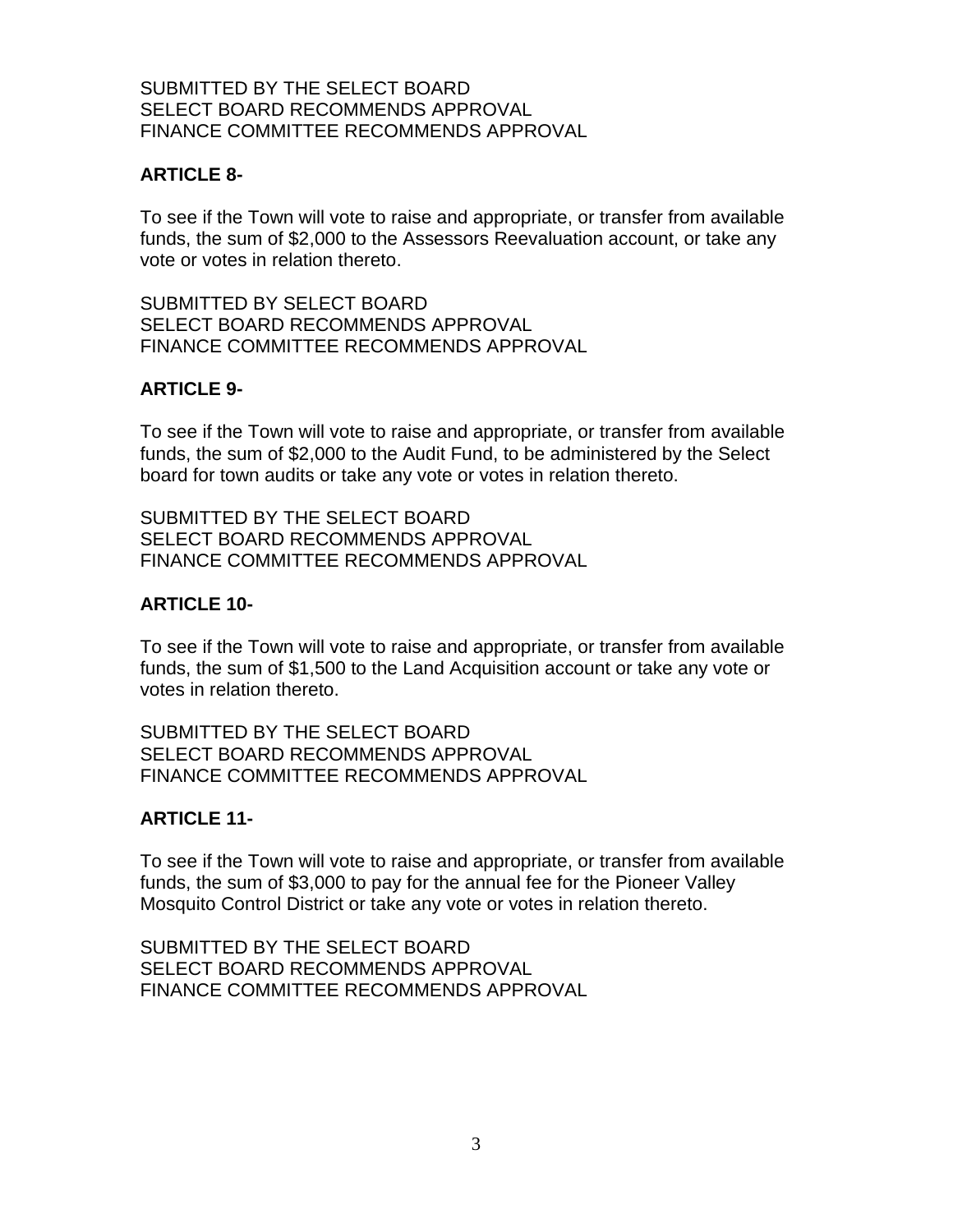# **ARTICLE 12-**

To see if the Town will vote to transfer \$4,500 from the Assessors Stabilization Fund for the purpose of updating Assessors Mapping; or pass any vote or votes in relation thereto.

SUBMITTED BY BOARD OF ASSESSORS SELECT BOARD RECOMMENDS APPROVAL FINANCE COMMITTEE RECOMMENDS APPROVAL

Requires 2/3 majority vote for passage

### **General By-laws Amendment to Establish and Authorize Revolving Funds**

# **ARTICLE 13-**

To see if the Town will vote to amend the general by-laws of the Town of Leyden by adding a new section to establish and authorize revolving funds for use by certain Town departments, boards, committees, agencies or officers under Massachusetts General Laws Chapter 44, Section 53E1/2, or take any other action relative thereto.

# **DEPARTMENTAL REVOLVING FUNDS**

1. Purpose. This by-law establishes and authorizes revolving funds for use by Town departments, boards, committees, agencies, or officers in connection with the operation of programs or activities that generate fees, charges or other receipts to support all or some of the expenses of those programs or activities. These revolving funds are established under and governed by Massachusetts General Laws Chapter 44, Section 53E1/2.

2. Expenditure Limitations. An authorized department or agency head, board, committee, or officer may incur liabilities against and spend monies from a revolving fund established and authorized by this by-law without appropriation subject to the following limitations:

- A. Fringe benefits of full-time employees whose salaries or wages are paid from the fund shall also be paid from the fund (except for those employed as school bus drivers.)
- B. No liability shall be incurred in excess of the available balance of the fund.
- C. The total amount spent during a fiscal year shall not exceed the amount authorized by this by-law or Town Meeting on or before July 1 of that fiscal year, or any increased amount of that authorization that is later approved during that fiscal year by the Selectboard and Finance Committee.

3. Interest. Interest earned on monies credited to a revolving fund established by this by- law shall be credited to the general fund.

4. Procedures and Reports. Except as provided in Massachusetts General Laws Chapter 44, Section 53E1/2 and this by-law, the laws, by-laws, rules, regulations, policies or procedures that govern the receipt and custody of Town monies and the expenditure and payment of Town funds shall apply to the use of a revolving fund established and authorized by this by-law. The Town Accountant shall include a statement on the collections credited to each fund, the encumbrances and expenditures charged to the fund and the balance available for expenditure. In the regular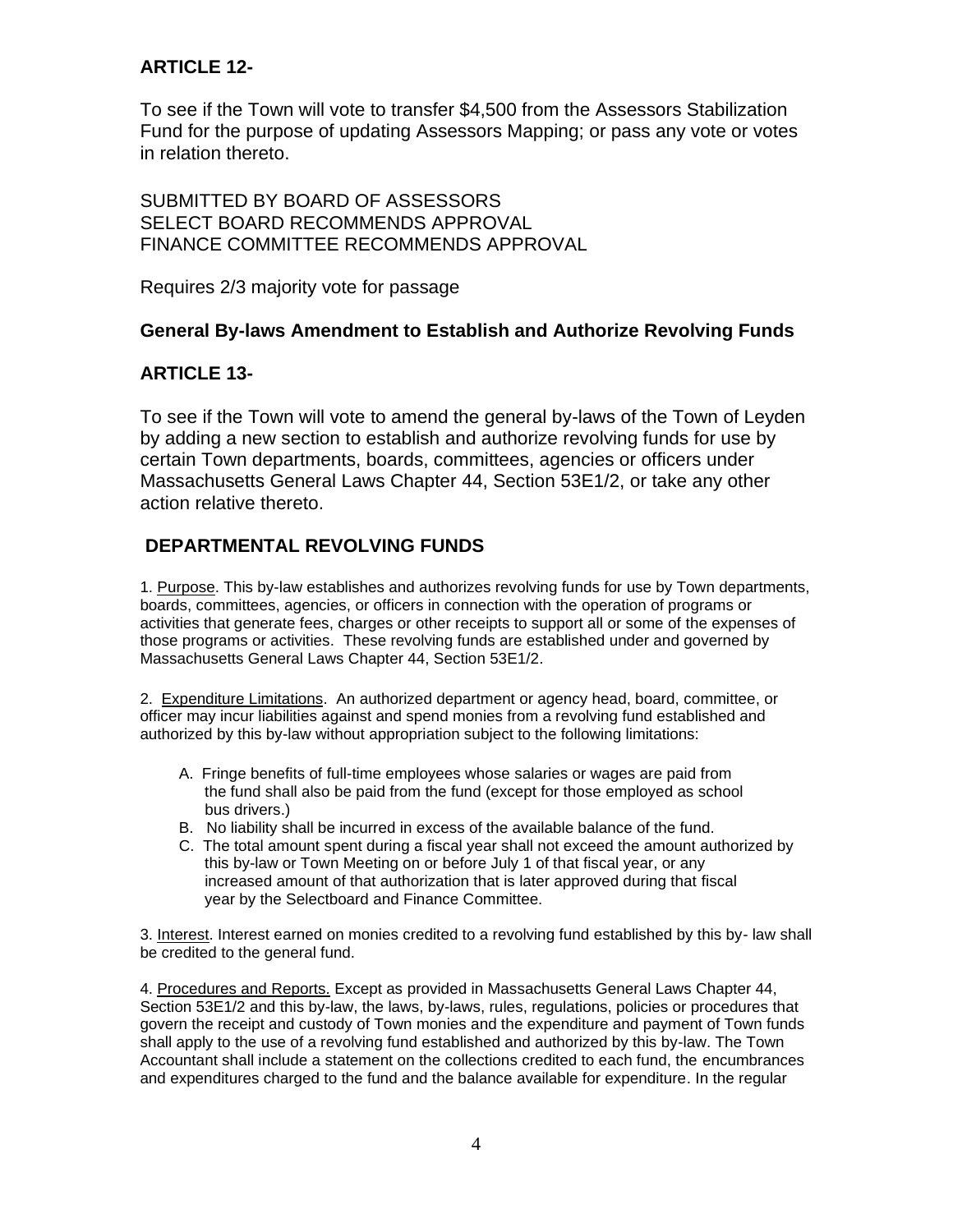report the Town Accountant provides the department, board, committee, agency or officer on appropriations made for its use.

5. Authorized Revolving Funds. The Table establishes:

- A. Each revolving fund authorized for use by a Town department, board, committee, agency or officer.
- B. The department or agency head, board, committee, or officer authorized to spend from each fund.
- C. The fees, charges and other monies charged and received by the department, board committee, agency or officer in connection with the program or activity for which the fund is established that shall be credited to each fund by the Town Accountant.
- D. The expenses of the program or activity for which each fund may be used.
- E. Any restrictions or conditions on expenditures from each fund.
- F. Any reporting or other requirements that apply to each fund, and
- G. The fiscal years each fund shall operate under this by-law.

| Fund                                                                 | Revenue<br>Source                                                                         | <b>Authority to</b><br><b>Spend Fund</b> | Use of Fund                                            | Spendin<br>g Limit | Disposition of<br>FY20 Fund<br><b>Balance</b>                | <b>Restrictions/</b><br><b>Comments</b> |
|----------------------------------------------------------------------|-------------------------------------------------------------------------------------------|------------------------------------------|--------------------------------------------------------|--------------------|--------------------------------------------------------------|-----------------------------------------|
| Recreation<br>Committee<br>Revolving<br>Account                      | Fees<br><b>Collected for</b><br><b>Recreation</b><br>Committee<br><b>Events</b>           | Recreation<br>Committee                  | Recreation<br>Committee<br><b>Expenses</b>             | \$2,000            | <b>Balance</b><br><b>Available for</b><br><b>Expenditure</b> |                                         |
| <b>Animal Control Fees</b><br><b>Officer</b><br>Revolving<br>Account | Collected for<br>citations,<br>licenses and<br>registration                               | <b>Animal Control</b><br><b>Officer</b>  | <b>Animal Control</b><br><b>Expenses</b>               | \$5,000            | <b>Balance</b><br>Available for<br>Expenditure               |                                         |
| <b>Fire Safety</b><br>Inspections<br>Revolving<br>Account            | Fees<br>Collected for<br><b>Safety</b><br>Inspections<br>by the Fire<br>Department        | Fire Chief or<br>Designee                | Pay for the<br>Safety<br>Inspection<br><b>Services</b> | \$700              | <b>Balance</b><br>Available for<br><b>Expenditure</b>        |                                         |
| Planning Board Fees<br>Revolving<br>Account                          | collected from<br>applications<br>requiring<br>public<br>hearings,<br>copies of<br>bylaws | <b>Planning Board</b>                    | <b>Planning Board</b><br>advertising<br>expenses       | \$1,000            | <b>Balance</b><br><b>Available for</b><br><b>Expenditure</b> |                                         |
| Agricultural<br>Commission<br>Revolving<br>Account                   | Fees<br>collected for<br>fines or<br>Agricultural<br>Commission<br>events                 | Agricultural<br>Commission               | Agricultural<br>Commission<br>expenses                 | \$2,000            | <b>Balance</b><br><b>Available for</b><br>Expenditure        |                                         |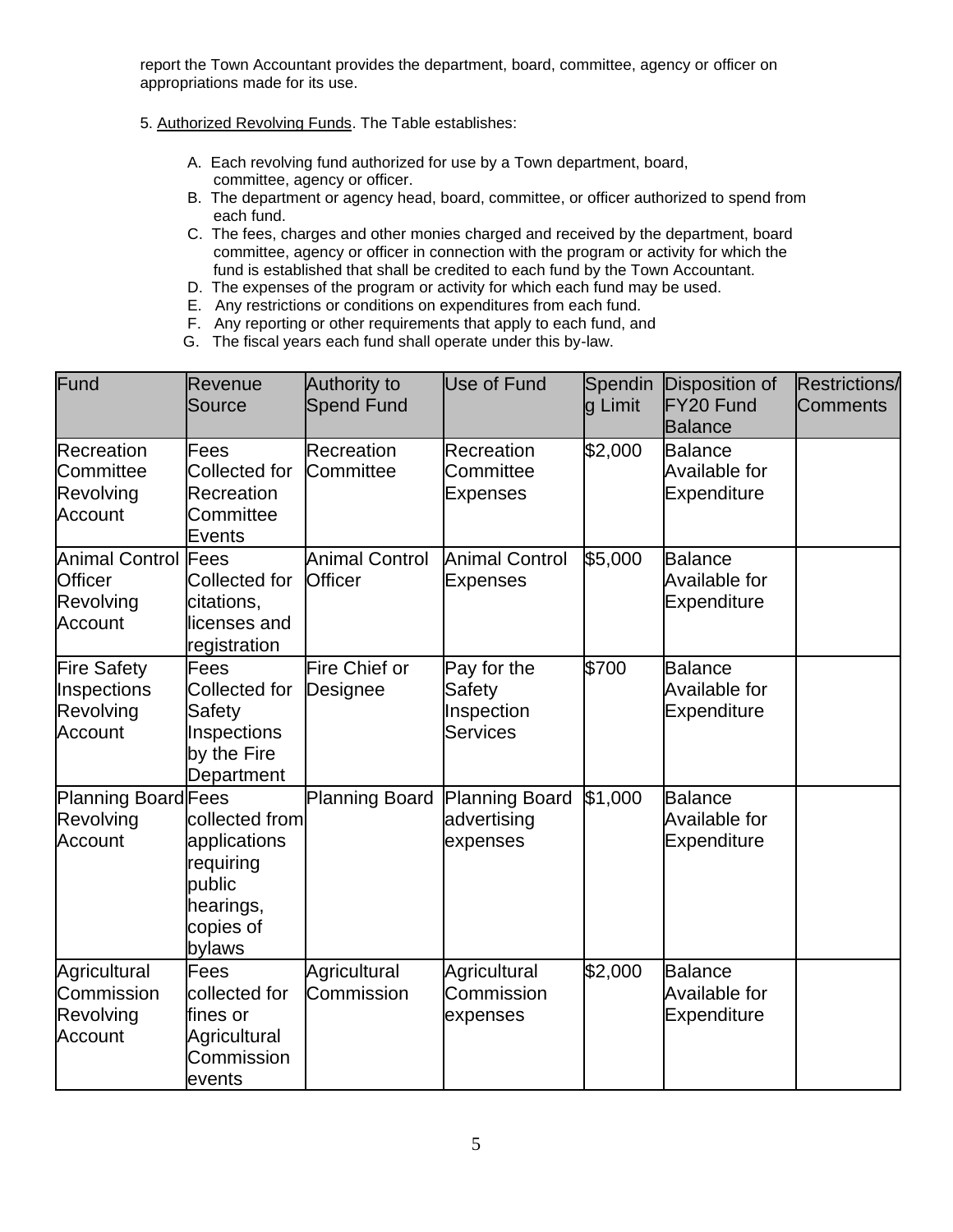| East Hill<br>Cemetery<br>Commission<br>Revolving<br>Account | Fees<br>collected for<br>burial plots or<br>donations | Selectboard or<br>Designee | East Hill<br>Cemetery<br><b>Expenses</b> | \$5,000 | <b>Balance</b><br>Available for<br>Expenditure        |  |
|-------------------------------------------------------------|-------------------------------------------------------|----------------------------|------------------------------------------|---------|-------------------------------------------------------|--|
| <b>ZBA Revolving Fees</b><br>Account                        | collected from<br>applications<br>requiring           | ZBA                        | ZBA Advertising \$1,000<br>expenses      |         | <b>Balance</b><br><b>Available for</b><br>Expenditure |  |

SUBMITTED BY THE SELECT BOARD SELECT BOARD RECOMMENDS APPROVAL

# **ARTICLE 14-**

To see if the Town will vote to raise and appropriate, or transfer from available funds, the sum of \$63,000 to pay down broadband debt, or take any vote or votes in relation thereto.

SUBMITTED BY THE SELECT BOARD SELECT BOARD RECOMMENDS APPROVAL FINANCE COMMITTEE RECOMMENDS APPROVAL

### **ARTICLE 15-**

To see if the Town will vote to change the Town Clerk's position from elected to appointed; said position to be appointed by the Selectboard for a term of one year, beginning in FY2024, or take any votes in relation thereto.

SUBMITTED BY THE SELECT BOARD SELECT BOARD RECOMMENDS APPROVAL

### **ARTICLE 16-**

To see if the Town will vote to recommend that the following sums be appropriated to operate the Leyden Broadband Enterprise Fund:

### **MLP BUDGET FY2023**

#### **EXPENSES**

| <b>TOTAL EXPENCE</b>  | \$311,940 |
|-----------------------|-----------|
| ADMINISTRATION        | \$207,080 |
| <b>INFRASTRUCTURE</b> | \$104.860 |